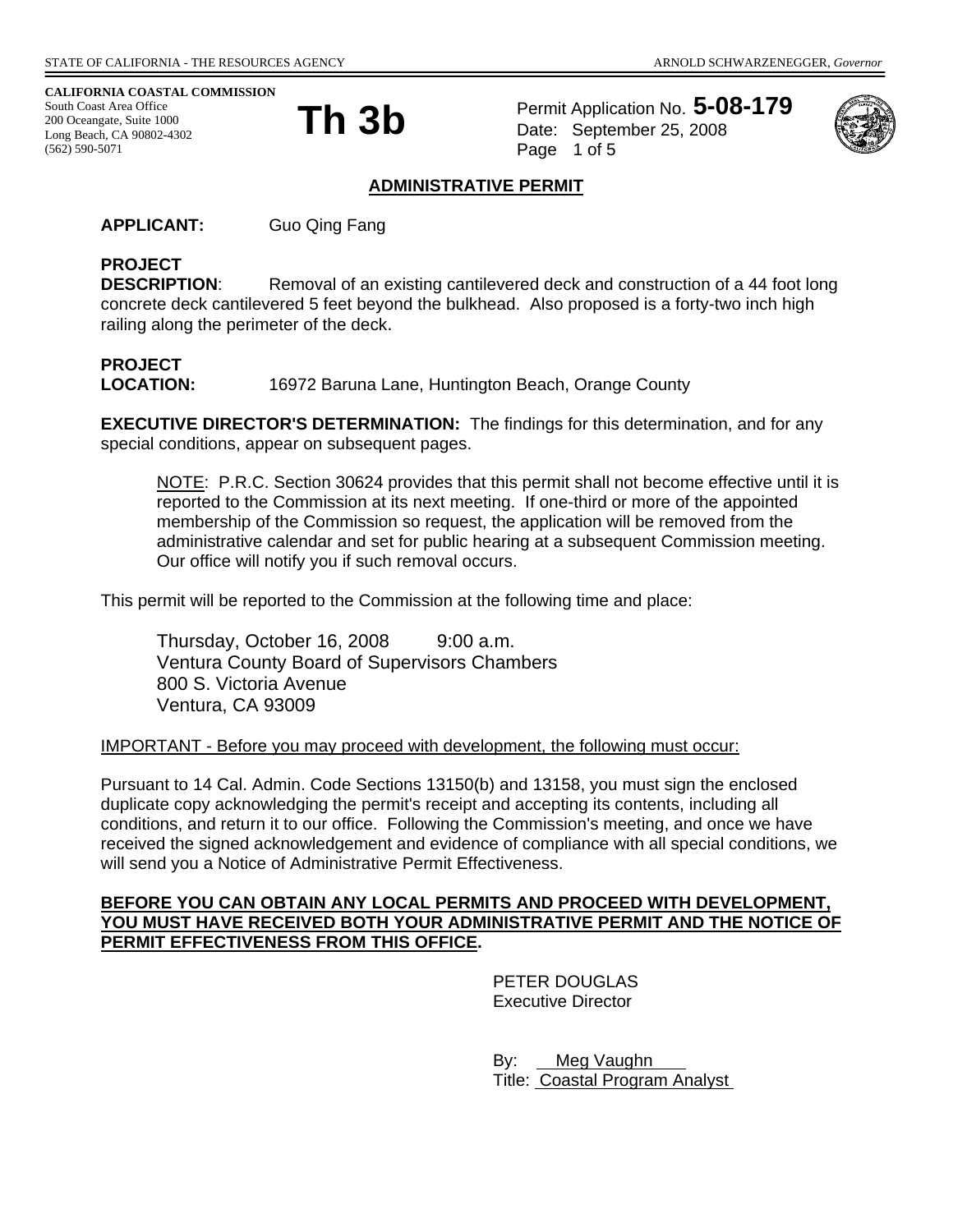#### **STANDARD CONDITIONS:**

- 1. Notice of Receipt and Acknowledgment. The permit is not valid and development shall not commence until a copy of the permit, signed by the permittee or authorized agent, acknowledging receipt of the permit and acceptance of the terms and conditions, is returned to the Commission office.
- 2. Expiration. If development has not commenced, the permit will expire two years from the date this permit is reported to the Commission. Development shall be pursued in a diligent manner and completed in a reasonable period of time. Application for extension of the permit must be made prior to the expiration date.
- 3. Interpretation. Any questions of intent or interpretation of any term or condition will be resolved by the Executive Director or the Commission.
- 4. Assignment. The permit may be assigned to any qualified person, provided assignee files with the Commission an affidavit accepting all terms and conditions of the permit.
- 5. Terms and Conditions Run with the Land. These terms and conditions shall be perpetual, and it is the intention of the Commission and the permittee to bind all future owners and possessors of the subject property to the terms and conditions.

#### **SPECIAL CONDITIONS:** See page four.

#### **EXECUTIVE DIRECTOR'S DETERMINATION (continued):**

The Executive Director hereby determines that the proposed development is a category of development, which, pursuant to PRC Section 30624, qualifies for approval by the Executive Director through the issuance of an Administrative Permit. Subject to Standard and Special Conditions as attached, said development is in conformity with the provisions of Chapter 3 of the Coastal Act of 1976 and will not have any significant impacts on the environment within the meaning of the California Environmental Quality Act. If located between the nearest public road and the sea, this development is in conformity with the public access and public recreation policies of Chapter 3.

#### **FINDINGS FOR EXECUTIVE DIRECTOR'S DETERMINATION:**

#### **A. Project Description**

The applicant proposes to remove an existing cantilevered deck and replace it with a 44 foot long concrete deck cantilevered 5 feet beyond the bulkhead. Also proposed is a forty-two inch high railing along the perimeter of the deck. The proposed deck is associated with the adjacent single family residential use. Most of the Huntington Harbour water frontage is developed with single family homes, many of which also have cantilevered decks and boat docks. Virtually the entire water frontage in Huntington Harbour is supported by bulkheads. The nearest public access in the area is at Sunset County Beach, located approximately one half mile southwest of the subject site.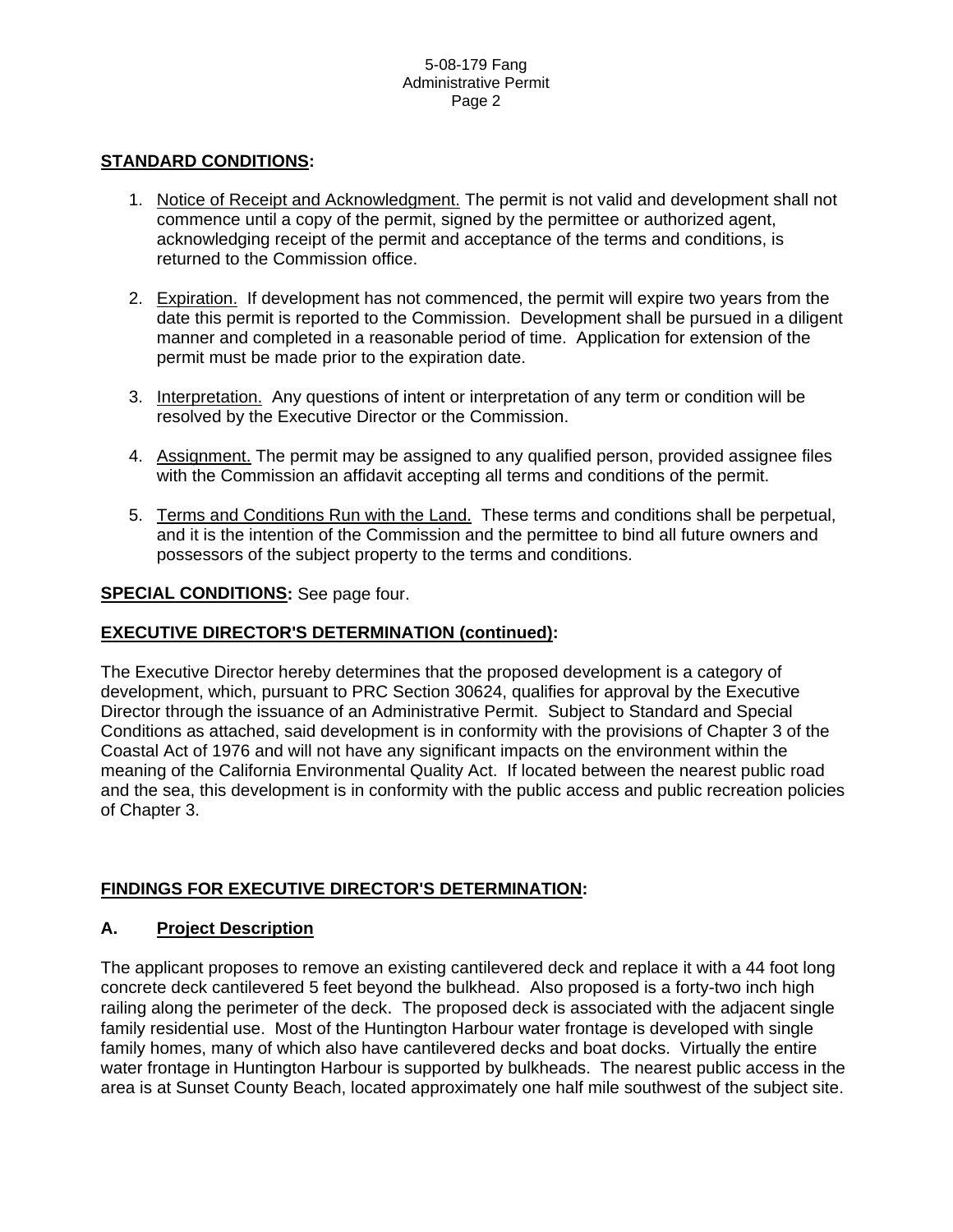Drainage from the deck will be directed to the drain system at the landward side of the deck and directed to the street. No products containing ammonia, sodium hypochlorite, chlorinated solvents, petroleum distillates or lye will be used on the deck, therefore, pollutants from those products will not drain to the harbor during or after construction. No bottom disturbing activities are proposed.

The proposed deck would cantilever over the waters of Huntington Harbor. In this area of Huntington Harbor, the water area is owned by the City of Huntington Beach. A letter inviting the City to join as co-applicant was sent on September 17, 2008 and to date no response has been received. In addition, an approval in concept was received from the City, indicating the City is aware of the project. Furthermore, a special condition is imposed stating that the approval of a coastal development permit for the project does not waive any public rights or interest that exist or may exist on the property.

The subject site is located within the City of Huntington Beach, which has a certified Local Coastal Program. However, due to the project location seaward of the mean high tide line, the project is within an area of the Commission's retained permit jurisdiction. Nonetheless, the City's certified Local Coastal Program may be used as guidance. The land use designation at the site is Open Space – Water (OS – W). The site is zoned Open Space Water Recreation. The proposed development is consistent with the City's certified LCP, specifically with Implementation Plan Chapter 213 Open Space District, which allows private cantilevered decks abutting residential uses, and with Chapter 210, which provides standards for cantilevered decks in Huntington Harbor in the Open Space Water Recreation zone.

Most of the existing residences that front along the waters of Huntington Harbor have cantilevered decks. The proposed deck is similar in function to the other cantilevered decks associated with residential development within Huntington Harbor. The proposed development is consistent with past Commission actions in the area. Thus, as conditioned, the proposed deck will have no adverse impact on coastal access or resources in the project vicinity, and is consistent with the Chapter 3 policies of the Coastal Act.

## **B. PUBLIC ACCESS**

The proposed development will not affect the public's ability to gain access to, and/or to use the coast and nearby recreational facilities. Therefore, the development, as conditioned, conforms with Sections 30210 through 30214, Sections 30220 through 30224, and 30252 of the Coastal Act.

## **C. WATER QUALITY**

The proposed development has a potential for a discharge of polluted runoff from the project site into coastal waters. The development, as proposed and as conditioned, incorporates design features to minimize the effect of construction and post construction activities on the marine environment. These design features include, but are not limited to, the appropriate management of equipment and construction materials, reducing runoff through the use of permeable surfaces, the use of non-invasive, drought tolerant vegetation to reduce and treat the runoff discharged from the site, and for the use of post construction best management practices to minimize the project's adverse impact on coastal waters. Therefore, the Commission finds that the proposed development, as conditioned, conforms with Sections 30230 and 30231 of the Coastal Act regarding the protection of water quality to promote the biological productivity of coastal waters and to protect human health.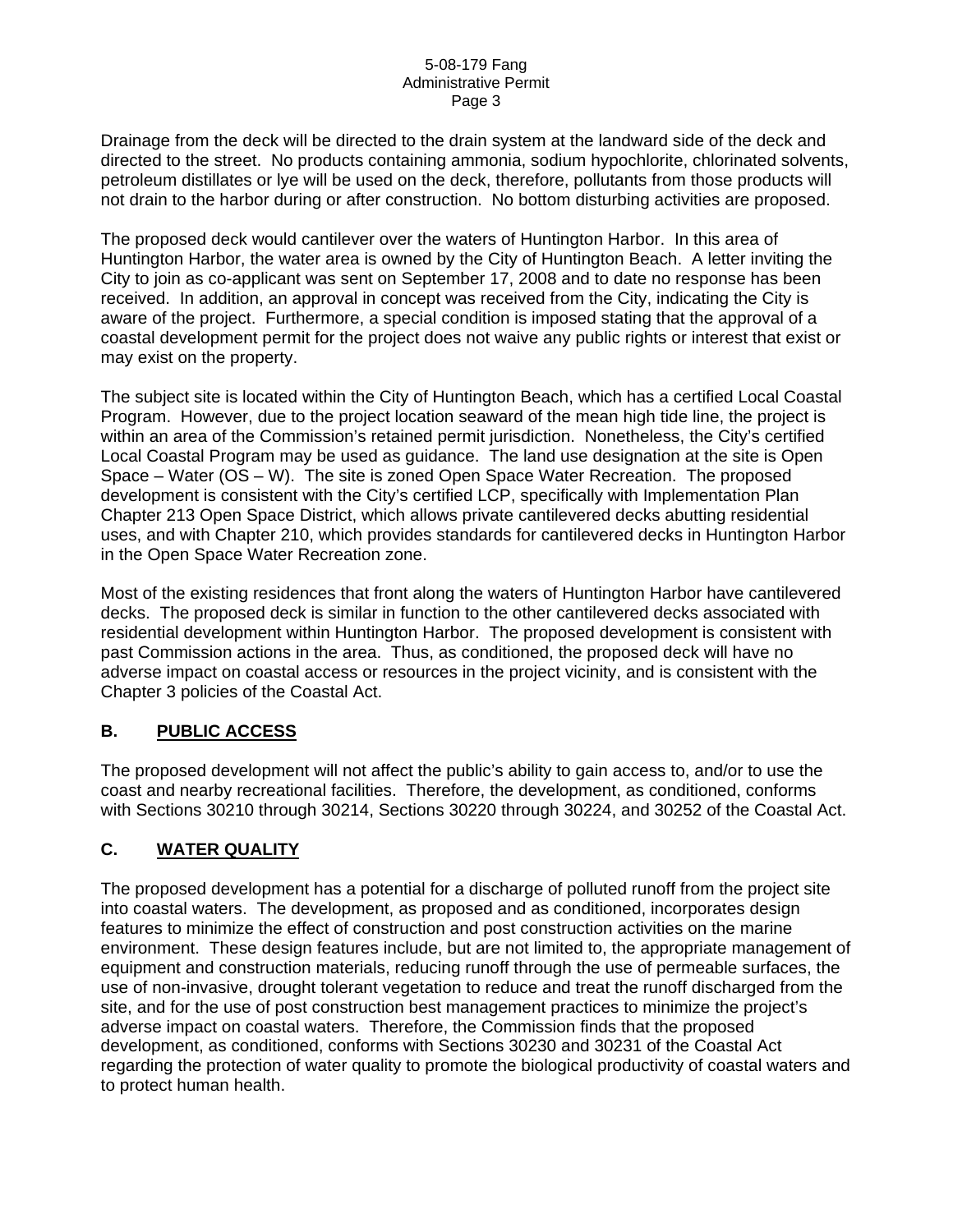# **D. LOCAL COASTAL PROGRAM**

Coastal Act section 30604(a) states that, prior to certification of a local coastal program ("LCP"), a coastal development permit can only be issued upon a finding that the proposed development is in conformity with Chapter 3 of the Act and that the permitted development will not prejudice the ability of the local government to prepare an LCP that is in conformity with Chapter 3. An LCP for the City of Huntington Beach was effectively certified in March 1985. However, the proposed development is occurring within an area of the Commission's original permit jurisdiction, due to the project location seaward of the mean high tide line. Consequently, the standard of review is the Coastal Act and the City's LCP is used only as guidance. As conditioned, the proposed development is consistent with Chapter 3 of the Coastal Act and with the certified LCP for the area.

# **E. CALIFORNIA ENVIRONMENTAL QUALITY ACT**

As conditioned, there are no feasible alternatives or additional feasible mitigation measures available that would substantially lessen any significant adverse effect that the activity may have on the environment. Therefore, the Commission finds that the proposed project, as conditioned to mitigate the identified impacts, is the least environmentally damaging feasible alternative and can be found consistent with the requirements of the Coastal Act to conform to CEQA.

## **SPECIAL CONDITIONS:**

#### **1. Construction Responsibilities and Debris Removal**

- (a) No construction materials, equipment, debris, or waste shall be placed or stored where it may be subject to wave, wind, or rain erosion and dispersion.
- (b) Any and all construction material shall be removed from the site within 10 days of completion of construction.
- (c) Machinery or construction materials not essential for project improvements shall not be allowed at any time in the intertidal zone.
- (d) If turbid conditions are generated during construction a silt curtain shall be utilized to control turbidity.
- (e) Floating booms shall be used to contain debris discharged into coastal waters and any debris discharged shall be removed as soon as possible but no later than the end of each day.
- (f) Non-buoyant debris discharged into coastal waters shall be recovered by divers as soon as possible after loss.

## **2. Public Rights**

The Coastal Commission's approval of this permit shall not constitute a waiver of any public rights that exist or may exist on the property. The permittee shall not use this permit as evidence of a waiver of any public rights that may exist on the property.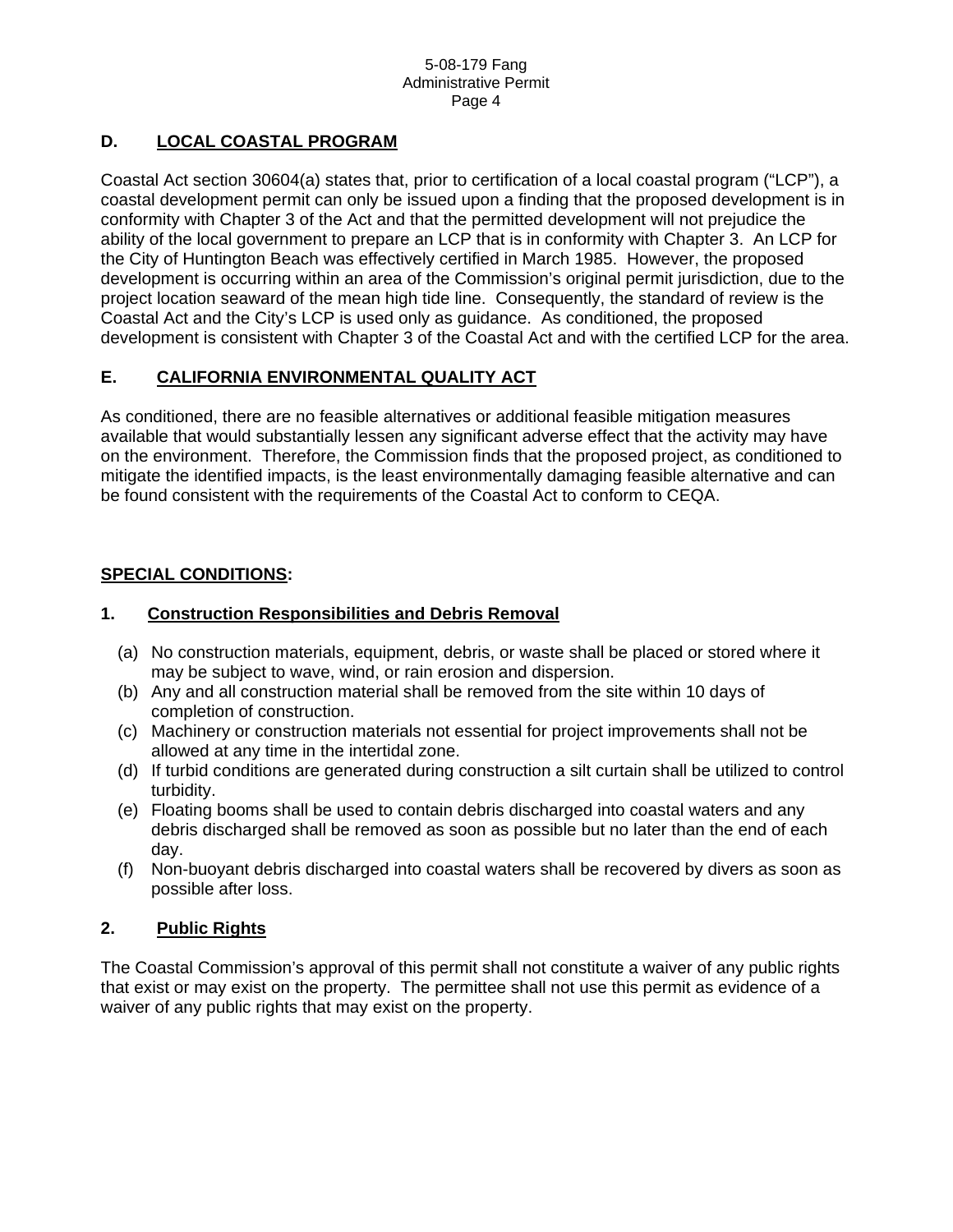### **ACKNOWLEDGMENT OF PERMIT RECEIPT/ACCEPTANCE OF CONTENTS:**

\_\_\_\_\_\_\_\_\_\_\_\_\_\_\_\_\_\_\_\_\_\_\_\_\_\_\_ \_\_\_\_\_\_\_\_\_\_\_\_\_\_\_\_\_\_\_\_\_\_

I/We acknowledge that I/we have received a copy of this permit and have accepted its contents including all conditions.

Applicants' Signature Date of Signing

5-08-179 Fang CntDk Admn 10.08 mv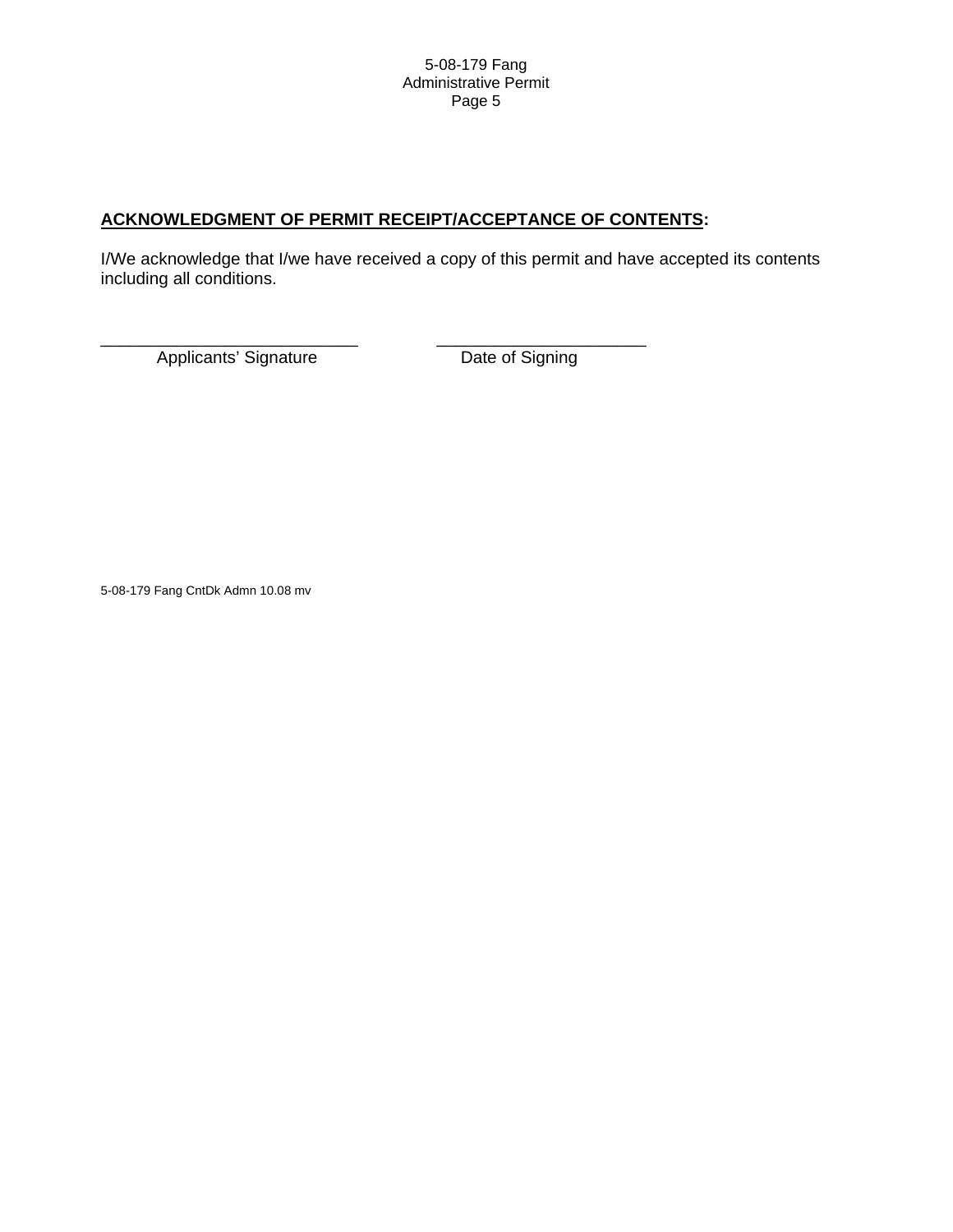#### 5-08-179 Fang Administrative Permit Page 6